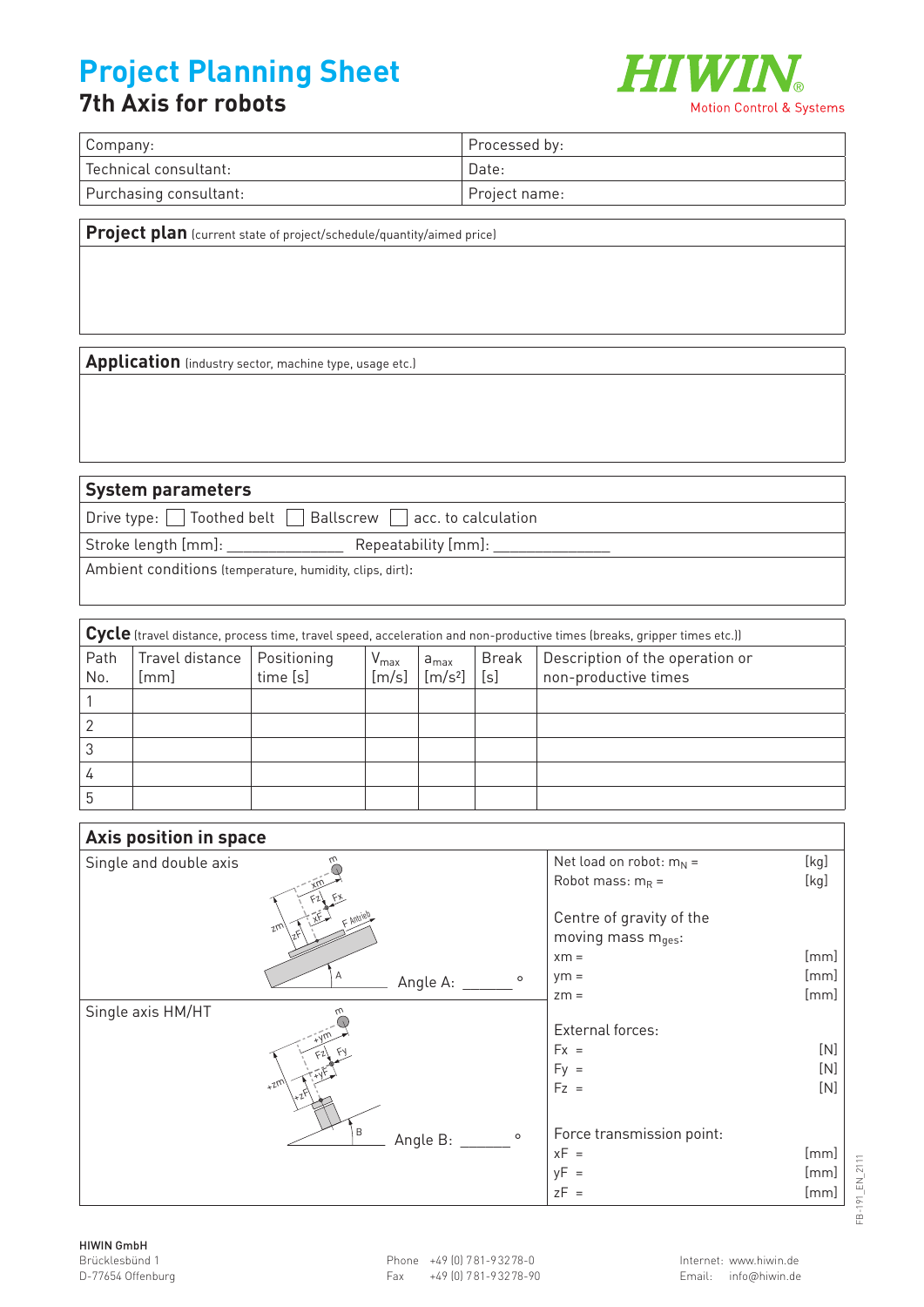## **Project Planning Sheet**

#### **7th Axis for robots**



| <b>Robot adapter</b>                           |                               |                     |                                                                                                                   |                |                                   |                                                                 |  |  |  |
|------------------------------------------------|-------------------------------|---------------------|-------------------------------------------------------------------------------------------------------------------|----------------|-----------------------------------|-----------------------------------------------------------------|--|--|--|
| Manufacturer                                   | Model                         |                     |                                                                                                                   |                |                                   |                                                                 |  |  |  |
| Universal Robots                               |                               | UR3                 | UR <sub>5</sub>                                                                                                   |                | <b>UR10</b>                       | <b>UR16</b>                                                     |  |  |  |
| Techman                                        |                               | TM5-700             | TM5-900                                                                                                           |                | <b>TM12</b>                       | <b>TM14</b>                                                     |  |  |  |
| other                                          |                               |                     |                                                                                                                   |                |                                   |                                                                 |  |  |  |
|                                                |                               |                     |                                                                                                                   |                |                                   |                                                                 |  |  |  |
| <b>Type</b>                                    |                               |                     |                                                                                                                   |                |                                   |                                                                 |  |  |  |
| 7th axis                                       |                               |                     |                                                                                                                   |                | 7th Axis Kit (only for UR and TM) |                                                                 |  |  |  |
| <b>Cables for 7th Axis Kit</b>                 |                               |                     |                                                                                                                   |                |                                   |                                                                 |  |  |  |
| Axis cable set consis-<br>ting of:             | Motor cable<br>Resolver cable | Limit switch cable  | without cable<br>5 <sub>m</sub><br>7 <sub>m</sub><br>10 <sub>m</sub><br>15 <sub>m</sub><br>3 <sub>m</sub>         |                |                                   |                                                                 |  |  |  |
| Cabinet cable set<br>consisting of:            | Network cable<br>Signal cable |                     | without cable<br>5 <sub>m</sub><br>7 <sub>m</sub><br>3 <sub>m</sub><br>18 m<br>10 <sub>m</sub><br>15 <sub>m</sub> |                |                                   |                                                                 |  |  |  |
| <b>Options</b>                                 |                               |                     |                                                                                                                   |                |                                   |                                                                 |  |  |  |
| <b>Feature</b>                                 | <b>Standard</b>               | <b>Option</b>       |                                                                                                                   |                |                                   |                                                                 |  |  |  |
| Cover strip:                                   | $\mathsf C$                   | $\mathsf{N}$        |                                                                                                                   |                |                                   |                                                                 |  |  |  |
| Limit switches <sup>6]</sup> :                 | A                             | B                   | C                                                                                                                 | $\mathsf{D}$   | $\mathsf{N}$                      |                                                                 |  |  |  |
| Distance measuring sys-<br>tem $H-S/H-B^{5}$ : | $\mathsf{N}$                  | A                   | D                                                                                                                 |                |                                   |                                                                 |  |  |  |
| Drive interface <sup>1)</sup> :                |                               |                     |                                                                                                                   |                |                                   |                                                                 |  |  |  |
| $HT-B:$                                        | N                             |                     | L                                                                                                                 | $\mathsf{R}$   | G                                 | H                                                               |  |  |  |
|                                                | C <sub>2</sub>                |                     |                                                                                                                   | F <sup>2</sup> |                                   | $E^{2}$                                                         |  |  |  |
| HT-S:                                          | N                             | S                   |                                                                                                                   | R              | A                                 | B                                                               |  |  |  |
|                                                | C <sub>2</sub><br>ىـــا       | $\mathsf{D}^{\,2]}$ | $E^{2}$                                                                                                           |                | G <sup>2</sup>                    | H <sup>2</sup>                                                  |  |  |  |
| Motor/motor gear                               | $\mathsf{N}$                  |                     |                                                                                                                   |                |                                   | With adapter for motor, type: __________ Manufacturer _________ |  |  |  |
| adapter H-B/H-S <sup>4)</sup> :                |                               |                     | With adapter for Neugart gearbox, type: _______________________                                                   |                |                                   |                                                                 |  |  |  |
| Gears H-B <sup>31</sup> :                      | $\mathsf{N}$                  |                     | With assembled gearbox, type: _________________________                                                           |                |                                   |                                                                 |  |  |  |
|                                                |                               |                     | Gear transmission: ______________                                                                                 |                |                                   |                                                                 |  |  |  |
|                                                |                               |                     | Angular gear (for alignment see supplementary sheet)                                                              |                |                                   |                                                                 |  |  |  |
|                                                |                               |                     | With assembled gearbox acc. to calculation                                                                        |                |                                   |                                                                 |  |  |  |
| Accessories:                                   | Without                       |                     | Journal<br>$Type: \_\_\_\_\_\_\_\_\_\_\_\_\_\_\_\_\_\_$<br>Quantity: _____                                        |                |                                   |                                                                 |  |  |  |
|                                                |                               |                     | Centring sleeve (PU: 10 pcs.) Type: ______________                                                                |                |                                   | Quantity: ____                                                  |  |  |  |
|                                                |                               |                     | T Nuts (PU: 10 pcs.)                                                                                              |                | Type: _________________           | Quantity: _____                                                 |  |  |  |
|                                                |                               |                     | Clamping profile (PU: 4 pcs.) Type: _____________                                                                 |                |                                   | Quantity: ________                                              |  |  |  |

<sup>1)</sup> For details please refer to the order code in the cataloge "Linear Axes and Axis Systems HX"

<sup>2)</sup> With energy chain<br><sup>4)</sup> With 7th Axis Kit including SEW servo motor<br><sup>6)</sup> For 7th Axis Kit, only option "A" available